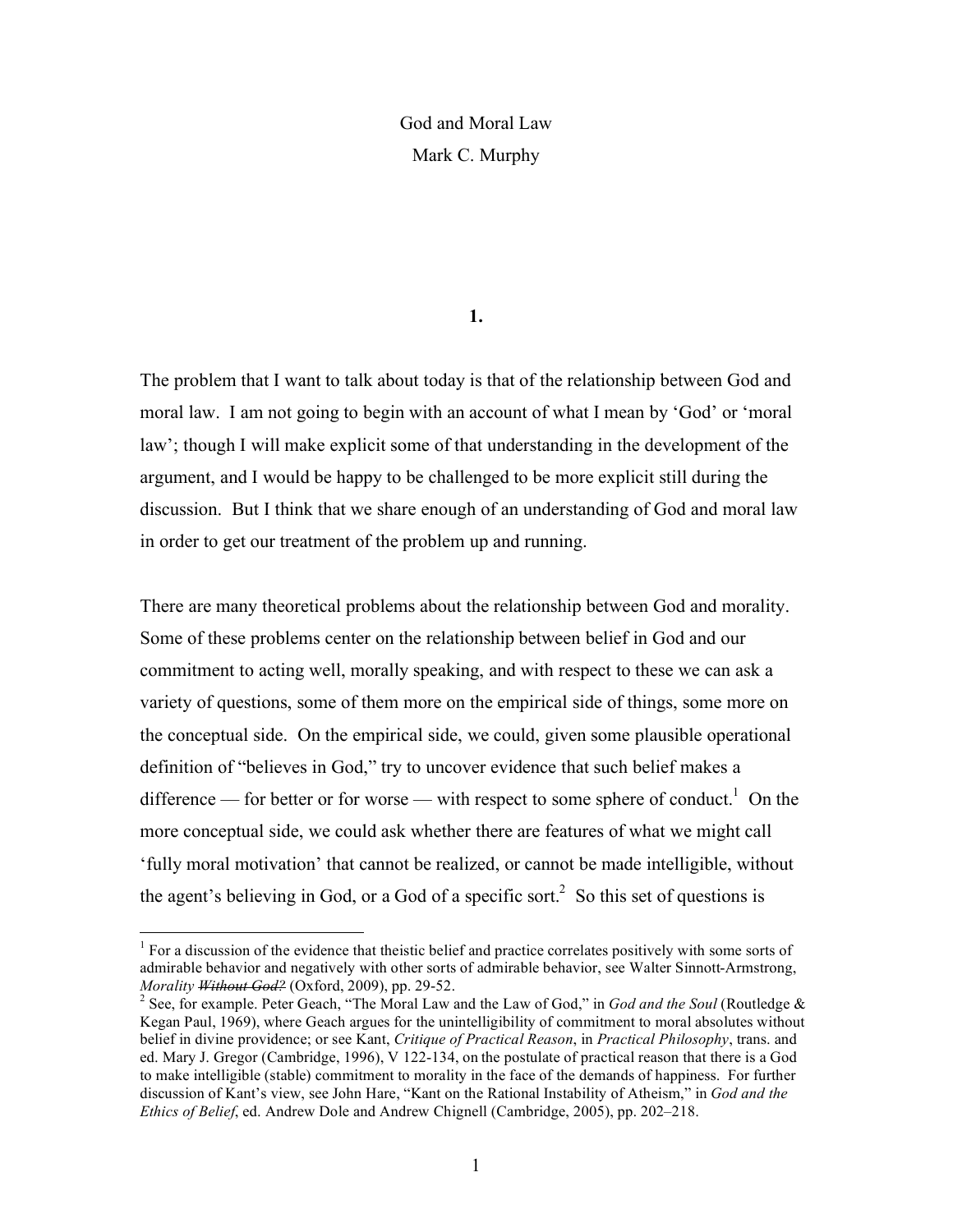concerned with the role of religious belief in supporting or undercutting good moral agency.

Another set of problems concern the epistemology of morality. The epistemology of morality deals with how we can come to know what is morally right and wrong. Again, there are several possibilities. We might ask whether having some access to properly religious sources — Scripture, perhaps, or inspired tradition — is indispensable to having moral knowledge, or moral knowledge of the most complete or valuable sort. This is, again, to ask about how religious belief makes a difference. But one could pose questions about God and moral epistemology that have nothing to do with distinctively religious sources of evidence. One might note that it seems mighty peculiar that we are able to grasp the moral properties of actions, and might wonder whether the best explanation for our having these capacities is a theistic story — one that appeals to our having been designed a certain way, so that in the environments standard for human beings they will come to grasp at least basic moral truths in at least a basic way.<sup>3</sup>

I hope that I did not make these inquiries sound too exciting because that's the last you'll hear of them from me. I bring them up only to distinguish these questions about moral belief and moral motivation from a more fundamental question. Taking for granted the truth of theism, how are we best to explain the very holding of these moral norms — and, in particular, what role does God play in that explanation?

**2.**

How even to approach the question? Here is one road, the road more traveled. We might begin by examining the characteristics of moral laws and to ask whether there is good reason to think that the best explanation of there being things that have those characteristics is that facts about God account for them. So one might say (I am not endorsing these arguments) moral laws are authoritative norms; authoritative norms

<sup>&</sup>lt;sup>3</sup> <sup>3</sup> See Robert Merrihew Adams, *Finite and Infinite Goods* (Oxford, 1999), pp. 356-366.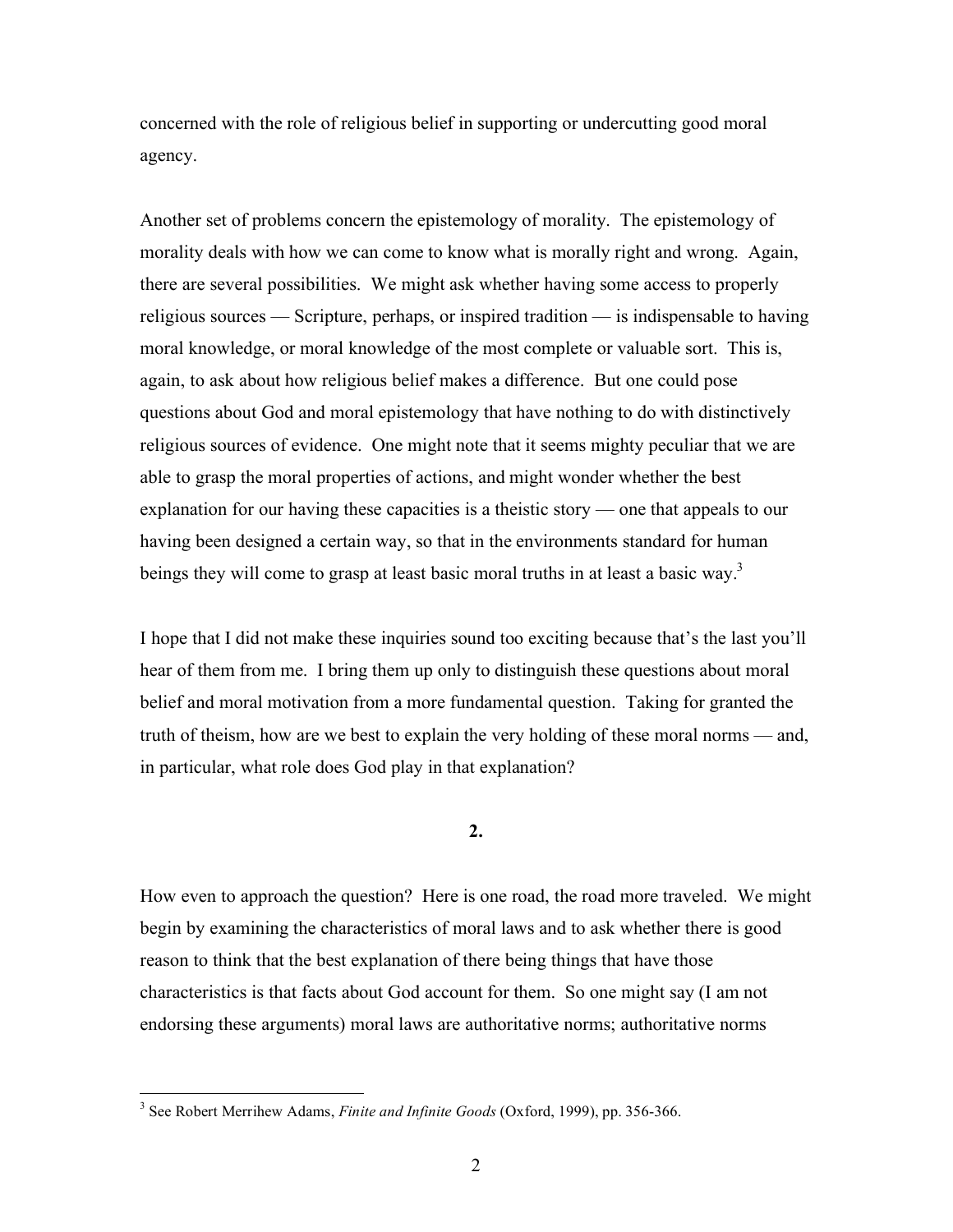express someone's point of view; $<sup>4</sup>$  but the only being whose point of view is plausibly</sup> expressed by a moral law is God's. Or: moral laws are fundamentally concerned with the well-being of people;<sup>5</sup> given the various sorts of value in the world, the best way to explain why moral law is all about well-being is by its originating from a being who has an abiding love for all people; and the best candidate for that role is God. You see the strategy: it is inference to the best explanation. You have something that needs explaining — what philosophers call the *explanandum* — and you are looking for an explainer for it — what philosophers call the *explanans*. If the explanandum is moral law's having certain features, the hypothesis is that the best explanans for that explanandum is God's being a certain way, or doing a certain thing.

There is much of value to traveling this road. For one thing, the issues themselves are fascinating, and want resolution. For another, any such arguments are useful not just in moral philosophy but in apologetics — for when we note that a certain explanation is superior to others for a given phenomenon, that can count as evidence in favor of the explanans. So traveling this road may allow us to accumulate further reason to believe that there is such a being as God.

But there is another road, the road somewhat less traveled. Let me offer an analogy. Suppose that you leave a bowl of water in a locked room for a week. When you return, the bowl looks undisturbed, but now has no water in it. We expect that there is an explanation for this change. One set of considerations to which we will appeal in deciding on the proper explanation arises from the facts to be explained: we can ask, abstractly, what possible causes there might be that would be sufficient to do the job, to transform the bowl from filled to empty. We might think that, abstractly considered, given the position of the bowl, it is equally likely that the water simply evaporated and that the water was drunk by some animal. If our explanation here is simply explanandum-driven, assessed in terms of the sufficiency for explaining the phenomenon

 $\frac{1}{4}$  See Joseph Raz, "Authority, Law, and Morality," in *Ethics in the Public Domain* (Oxford, 1994), pp. 194- 221, p. 202.

<sup>5</sup> See, for example, Philippa Foot, "Moral Arguments," *Mind* 67 (1958), pp. 502-513, pp. 510-512; also Michael Smith, *The Moral Problem* (Blackwell,1994), p. 40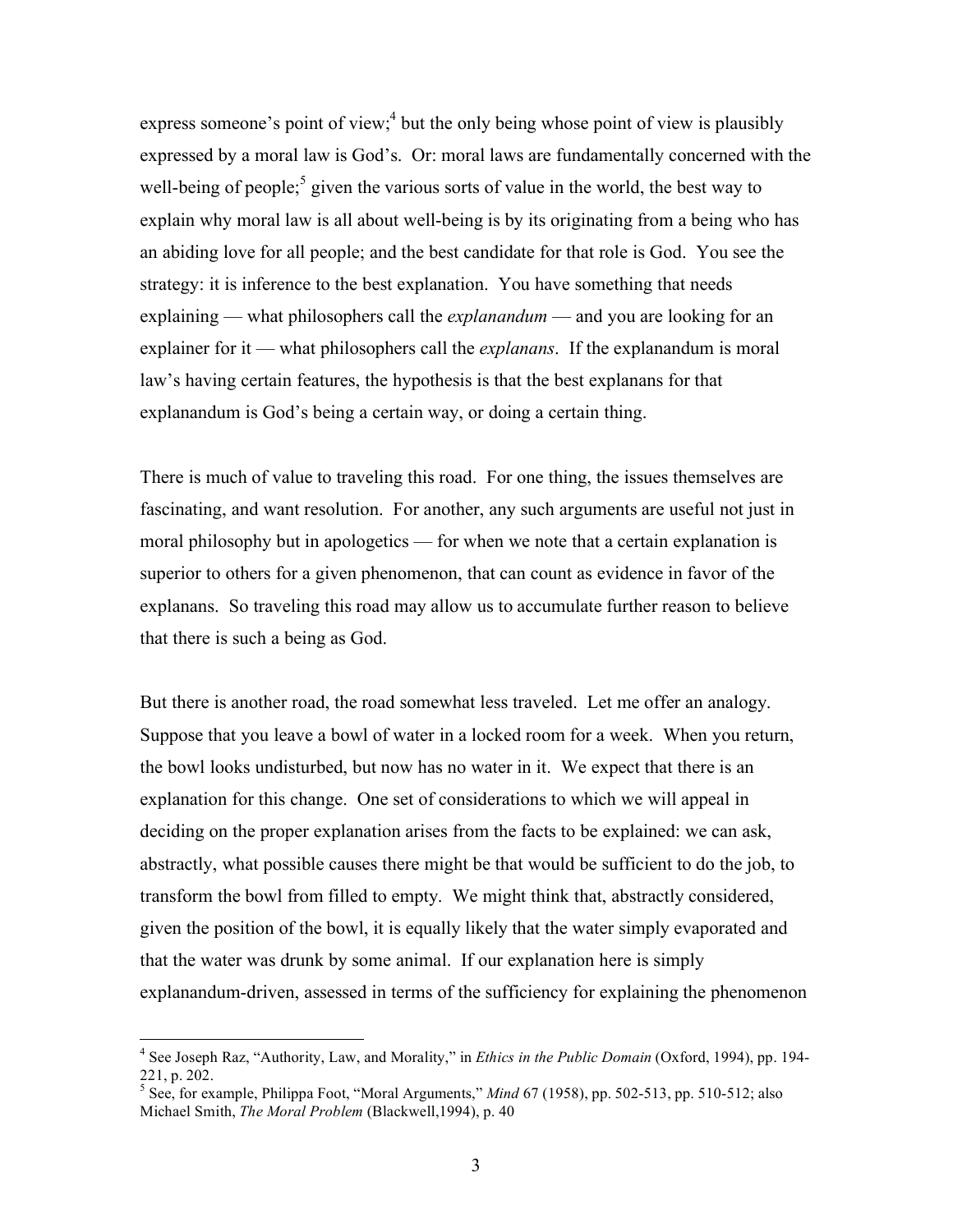to be explained, we might be indifferent between the thirsty cat explanation and the evaporation explanation. But when we focus on the fact that *there is a cat still alive in the room*, we will settle on the cat as the explanation for the water's disappearance: for had the cat not drunk the water, there would not still be a living cat in the room; we'd have an ex-cat. Cats are *explainers*: cats' characteristic activities are to explain depletions of oxygen molecules and increases in carbon dioxide molecules, the addition of fur to a sofa-environment, the exchange of relatively pure water in one location with cat piss in another, and so forth. If something is not such as to characteristically explain these things, then it is not a cat. To be more explicit: a being that does not actually do enough such explaining, even if it was once a cat, will cease to be cat — it will become a dead cat. But what we have here in this locked room is a *live* cat; and since live cats *have to* explain the exchange of relatively pure water in one location with cat piss in another, we know what the best explanation for the emptying of the bowl is: the cat drank it. The fixing on this explanation is *explanans*-driven: there is a feature of the situation that *must explain*, and so we incorporate it into our explanation.

The feline explanation of the water's disappearance may fail to be superior to the evaporation explanation on explanandum-driven grounds alone; its superiority is clear only once we take both explanandum- and explanans-driven considerations into account. There was something that called for explanation, and both *it evaporated due to the dry, warm, moving air* and *it was drunk by the cat* may be sufficient to explain the change of the bowl from full to empty. But there was a further set of considerations, *explanans*driven considerations, concerning the nature and continuing existence of the cat, which makes the feline explanation superior. To be a cat is to be a being that explains certain phenomena; and so the continuing existence of a cat can make a cat-involved explanation superior to a non-cat-involved explanation.

My point in moving to a discussion of cats and their tendency to drink-if-existing is to note a road slightly less traveled in thinking through the problem of the relationship between God and moral law. This way of approaching the problem does not begin with certain features of the moral law and asking whether they might be sufficiently accounted

4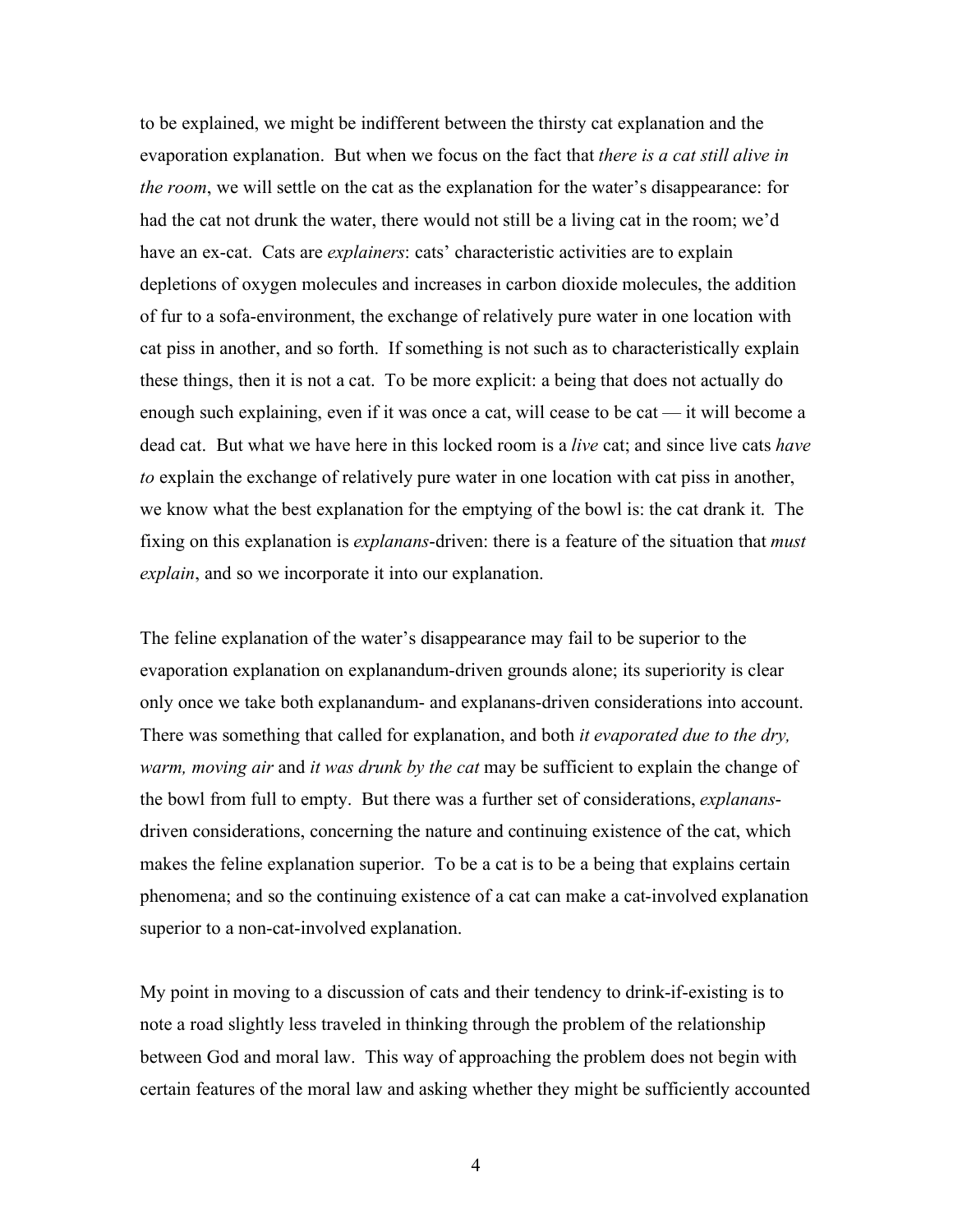for by nontheistic rather than theistic explanations. It begins, rather, with God. God is like the cat in one way: God is an explainer. But, rather obviously, God is not like the cat. For to be a cat is to be the explainer of a feline-specific range of phenomena, in a feline-specific way; but God is the first cause, the ultimate explainer of what is the case — to be God is to enter into the explanation of *everything* that is explanation-eligible. (As Aquinas puts it, "Anything that exists in any way must necessarily have its origin from God." $^{6}$ )

So my suggestion is that we should think about how to evaluate conceptions of God's role with respect to the moral law in a way that incorporates this explanans-centered perspective — given the sort of being that God is, what role *must* God have in the explanation of moral law?

## **3.**

My first point was about method; let's now turn to substance. What views might one take on the relationship between God and moral law, and how do they fare when we try to keep in mind both explanandum- and explanans-centered considerations? Let's consider two views prominent within theistic thought, *natural law theory* and *theological voluntarism*.

A *natural law theory* is a theory that aims to mark out some courses of action as good in some way and others as bad in some way, some as ultimately worth doing and others as ruled out. But it is not just that a natural law theory aims to be a neat *classifier* of good and bad, right and wrong; it aims to *explain* the goodness and badness of actions, showing why we have adequate reason to perform some actions and why others are simply unreasonable to perform.

 <sup>6</sup> Thomas Aquinas, *Compendium of Theology*, ch. 68.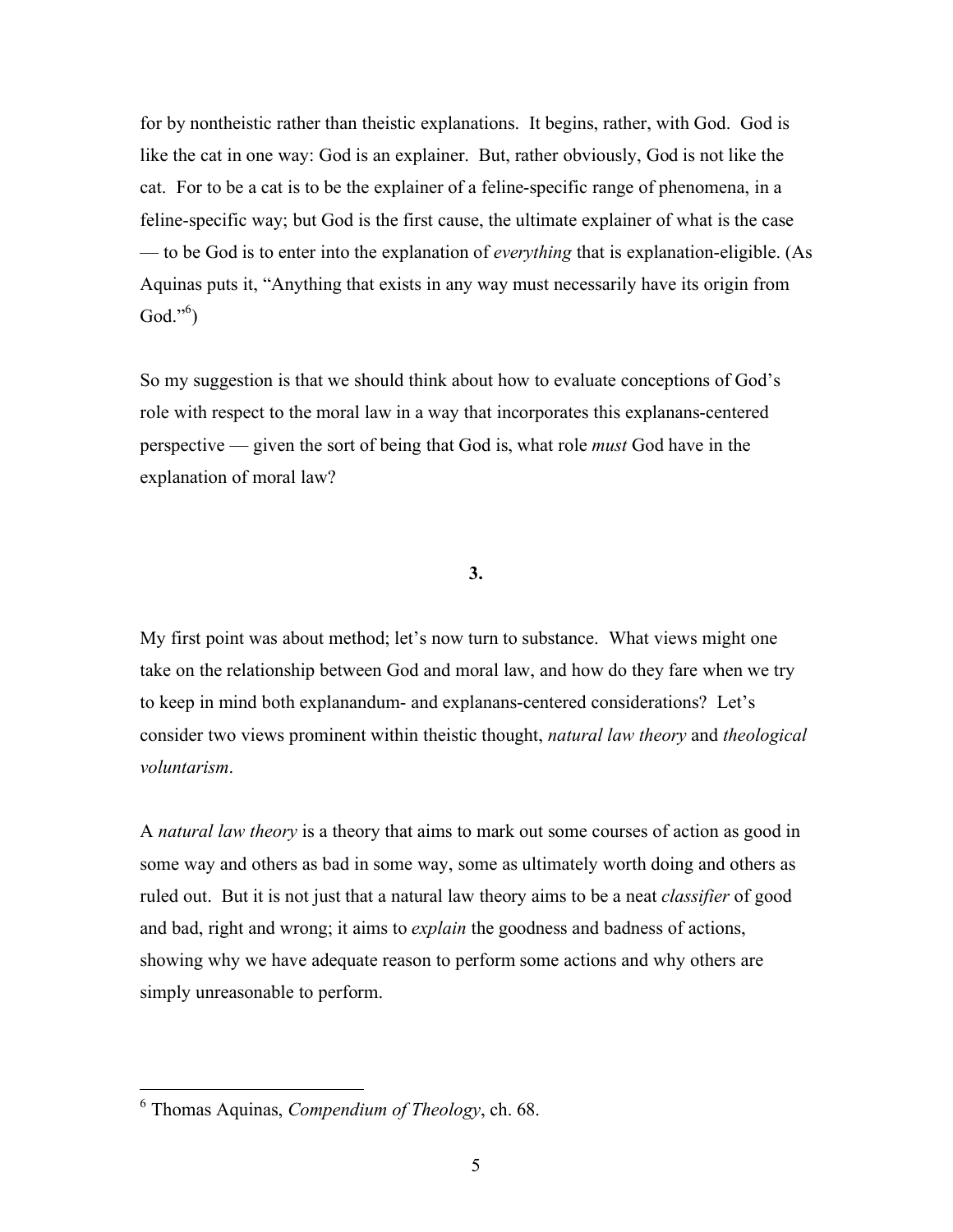The explanatory task can be usefully divided into two stages. In one stage of explanation, that which is most proximate to the particular facts about rightness and wrongness of conduct to be explained, the natural law theorist argues from truths about what things are good for persons and truths about how it is appropriate to respond to such goods to conclusions about how it is, or can be, right to act. On Aquinas's view, for example, it is true by nature, and it can be easily known, that things like life, procreation, knowledge, society, and reasonableness in conduct are good for human beings, and worthy of pursuit.<sup>7</sup> So there is always some sense to acting for the sake of staying alive, or having / rearing children, or getting along with others, or finding out about the world, or making good choices. But even actions that make sense in some way can be wrong to perform. The problem with lying is not that it does not make sense — we all know that there is a point to telling the lies we tell, and often this point is the realization of a genuine human good — but that the pursuit of the good is inordinate. On the natural law view, there are some ways of pursuing the good that are flawed; and to be a wrong action is just to be an action that is flawed in this way. A right action, by contrast, is just one that is in no way flawed. $8$ 

What is apparent from this sketch is that in the immediate explanation of the wrongness of certain sorts of action, it is the goods for persons that call the shots. The wrongness of an act results from a human action's being an inappropriate response to the goods on which that act bears; those goods make it the case that one must, or must not, respond to them in particular ways. $9$ 

I said that there are two stages in a natural law explanation of moral norms. The natural law view begins with an account of how goods and the features of human action together fix the moral status of types of actions. But we can also raise questions about why the goods that play this fixing role are goods. A standard answer — some commentators have ascribed it to Aquinas himself, with no small justification — is straightforwardly

<sup>-&</sup>lt;br>7 <sup>7</sup>Thomas Aquinas, *Summa Theologiae*, IaIIae 94, 2; 94, 3.<br><sup>8</sup>Summa *Theologiae* IaIIae. 18, 1.

<sup>&</sup>lt;sup>8</sup>Summa Theologiae IaIIae, 18, 1.<br><sup>9</sup>For one recent endorsement of Aquinas's account of the goodness of action, see Philippa Foot, *Natural Goodness* (Oxford University Press, 2001), pp. 72-77.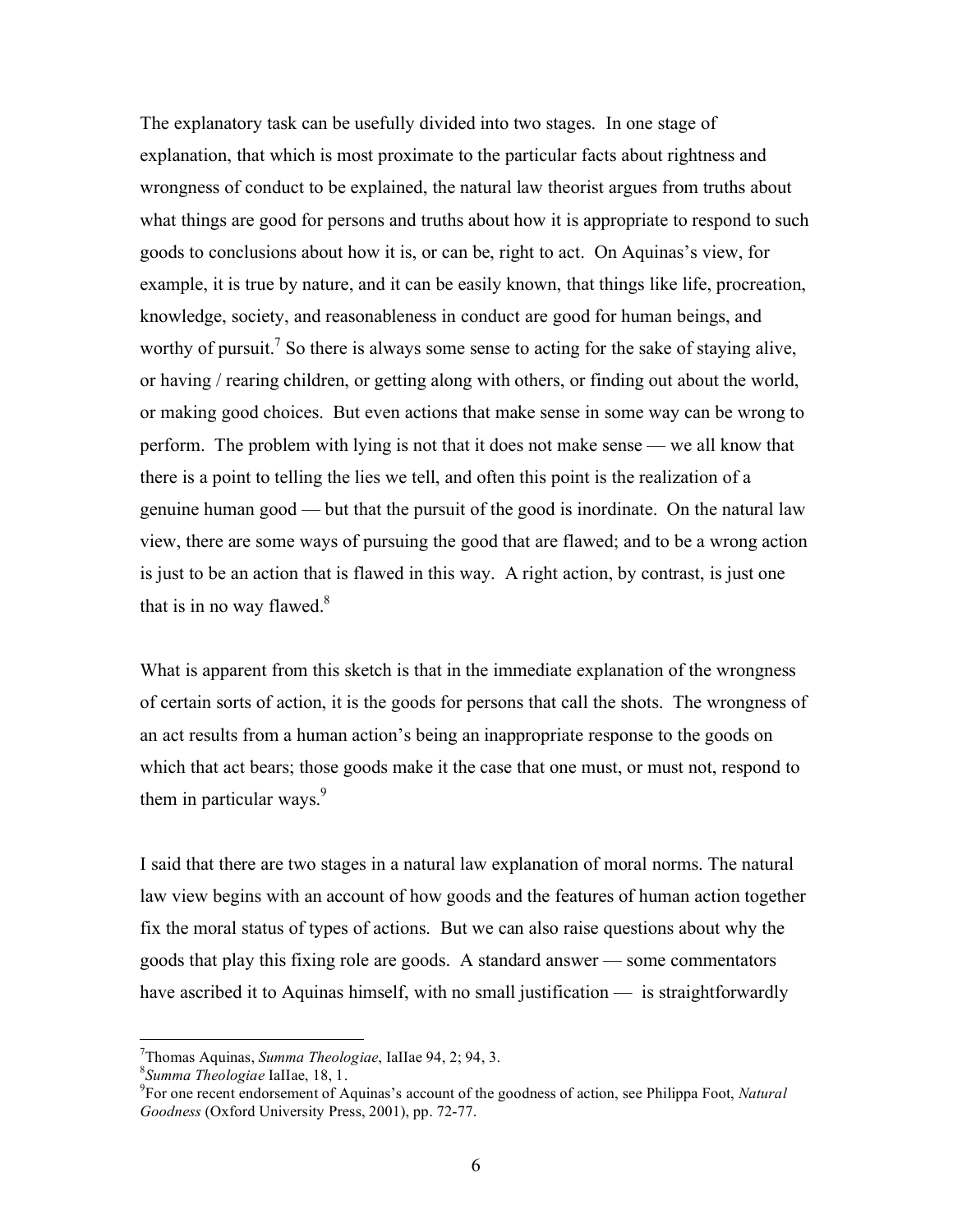Aristotelian: that each being's good is fixed by the kind of thing that it is. To be human is to be such that certain things are goods for him or her.<sup>10</sup> These are, to put it plainly, natural facts. A comparison: that certain states of affairs' obtaining (all the parts are in place, and are able to function properly, and so forth) make a duck nondefective and that certain states of affairs' obtaining (swimming in clean ponds, hunting for fish where there is plenty to eat, making new ducks, and so forth) make for a nondefective duck life are matters of natural fact, and what is good for a duck is the maintenance of duckself in good duckly integrity and the performance of the activities, and the participation in the events, of good duckly life. On this standard Aristotelian view there is, and I am not exaggerating, no interesting structural difference between the basic story about the good for ducks and that of the good for humans, however great the substantive differences between goods for ducks and the goods for humans may be.<sup>11</sup> That the obtaining of certain states of affairs (all its parts are in place, and are able to function properly, and so forth) make for a nondefective human and that certain states of affairs (eating enough of the right things to stay healthy, having relationships with other humans, getting to know about the world and about how to move around in it, and so forth) make for nondefective human life are matters of natural fact. What is good for a human is the maintaining of itself in good condition as a human and of carrying out the activities and participating in the events of good human life.

The natural law theorist thus explains the moral law and its features ultimately by appealing to facts about human nature and its defective and nondefective realization. Here, though, is the rub. At no point in my account of the natural law view on moral

 $10$ On Aquinas's view, an agent's happiness is that agent's perfection, where for a thing to be perfected is for its substance or its life (its existence and activity) to be perfected (*Summa Contra Gentiles* I, 37, [2] and *Summa Theologiae* Ia 48, 5); and the specific character of a thing's perfection is fixed by its form (*Summa Theologiae* Ia 5,5). One might object immediately that this account of the nature of well-being is irritatingly disjunctive — to be an aspect of a thing's well-being is to be something that *either* makes that thing good *or* something that makes that thing's existence/activity good.But this appearance of irritating disjunction can be dispelled. The idea is that the animal's good condition is the completion or fulfillment of the animal's nature, and the animal's good existence is the completion or fulfillment of the animal's good condition. This is what Aquinas refers to as the levels of actuality of a thing — the thing's being actual, or activated; the thing's form is for the sake of its good condition, and its good condition is for the sake of its good existence. So what unifies the nature of well-being is that of completion, or perfection, of a thing's nature.

<sup>&</sup>lt;sup>11</sup> See Alasdair MacIntyre, *Dependent Rational Animals* (Open Court, 1999), pp.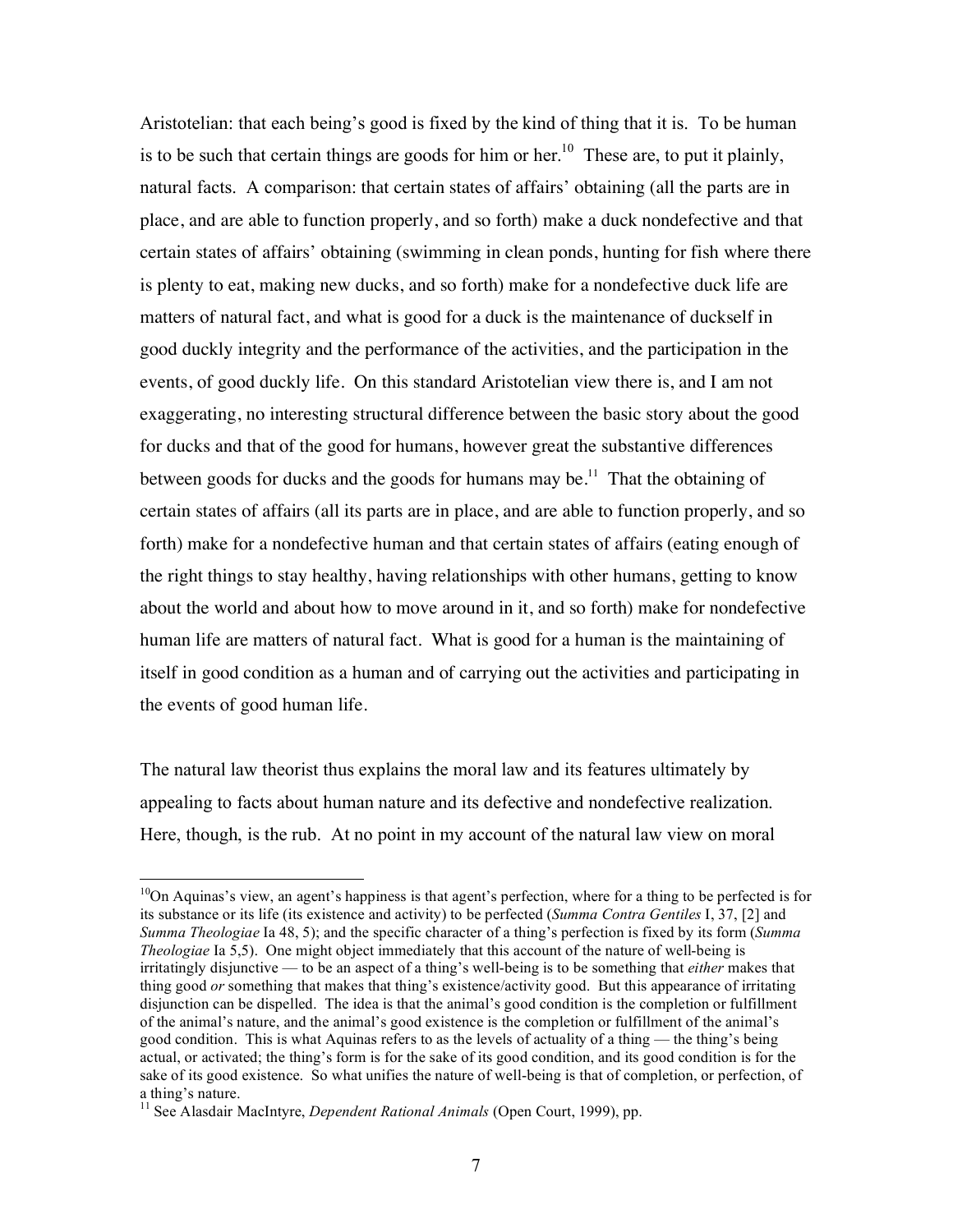norms did I mention God. The explanation of moral norms proceeds from the nature of the good and the features of human action to the intrinsic validity of certain moral norms. And what we should be asking, I think, is whether this is an acceptable result. Our explanans-centered considerations dictate that God enter into the explanation of moral law at some point. Yet the natural law view seems to suppose that moral norms can be satisfactorily explained in an entirely godless way.

The objections will come immediately. One might say that my failure to mention God in the argument shows only that I have not adequately captured the standard natural law explanation of moral norms. After all, it is called a 'natural law' theory, not a 'natural norm' theory. Aquinas thought that the truths of morality that necessarily follow upon truths about our human kind are themselves satisfying of the criteria for being genuine law, and can satisfy those criteria only because they are ultimately authored by God, who has care of the entire universe.<sup>12</sup> But, while true, this does not show that there has been any mistake in my account of the standard natural law explanation of moral norms. It would show that there is a mistake in my account only if the fundamental explanation of the binding power of moral norms appealed to their being laid down as law by God. But this is not Aquinas's account. On Aquinas's account, the binding power of moral norms — their obligatoriness — is to be understood in reference not to divine commands but by reference to the human good promotion, protection, and respect for which is dictated by those norms.13 Its status *as law* requires us to appeal to God, but its status as *binding precepts* requires, on Aquinas's view, no such appeal. Or, at least, we have not seen any reason why it should.

Another way to answer the question 'Where is God in the natural law view?' is to say that my account of the natural law explanation is correct, but that I have given only natural law theory's *proximate* account of the moral law. I have not, one might object,

<sup>&</sup>lt;sup>12</sup>*Summa Theologiae* IaIIae 91, 1-2.<br><sup>13</sup>Obligation is, for Aquinas, a kind of necessity (ST IIaIIae 44, 1, obj. 2, not denied). He identifies two kinds of necessity to consider in regard to human actions: one that results from coercion, which is contrary to the will; and another that results "from the necessity of an end, namely, when one cannot reach the end of virtue without doing a certain thing" (ST IIaIIae 58, 3, ad 2). Aquinas identifies obligation with the necessity of the latter kind: that one is obligated to adhere to a certain precept means that the following of that precept is required for one to attain the good of the agent, "the end of virtue."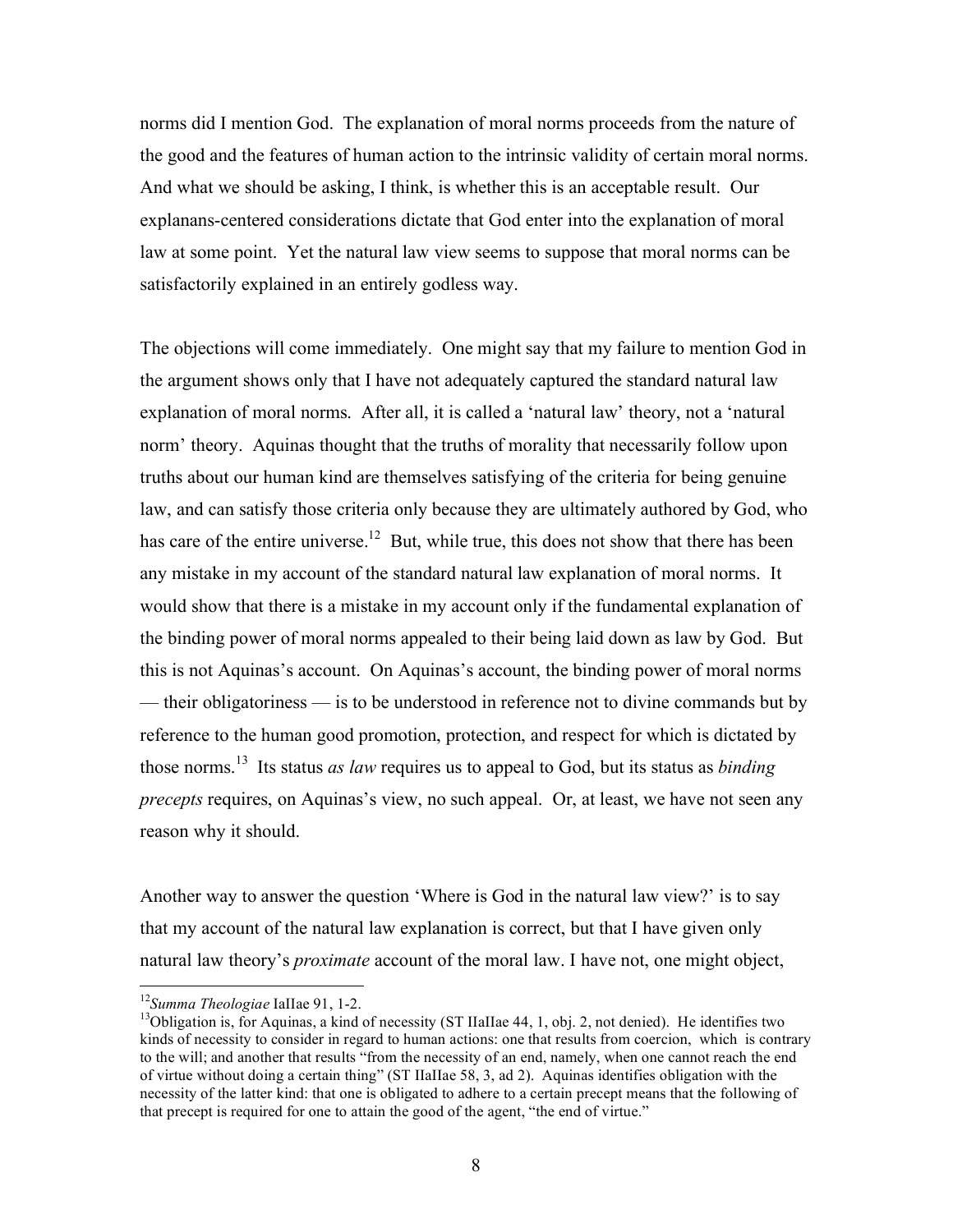given the *complete* account. On the complete account, God must be mentioned, for God is 'one step removed.' For example: John Finnis would allow that the natural law account offered thus far is fundamentally correct, but we need to take a step back to see that there is a *further* explanation available for the normative order. Finnis writes that we should appeal to God as part of the explanation of moral law in a number of ways: God is

(i) that which explains the existence of the questioning subject [that is, one who raises questions of normative import]; (ii) that which explains the existing of good states of affairs, and the opportunity of making them exist; (iii) that which explains our ability to recognize goods, to grasp values, and their equivalent practical principles; and (iv) that which explains our ability to respond to the attractiveness of those goods, to the rational appeal of the principles. $14$ 

Further explanation can be offered for the existence of the natural law on the basis of God's creative causality being responsible for there being agents with the capacity to know the good, be moved by it, and pursue it effectively.

But the theistic explanation for the natural law that Finnis offers does not explain the natural law as such, but rather why human beings are capable of acting on it. It does not explain why (e.g.) knowledge is good for us, and necessitates our acting in certain ways in light of it, so much as to explain what makes our grasp of this goodness, and our pursuit of it, possible. Finnis might balk here, noting that on his view the existence of beings that can be bound by the natural law is entirely contingent on God's creative activity: what more could one want? But to explain the existence of beings to whom the natural law applies is not to explain the natural law. An analogy: suppose that, while I am childless, wrongheadedly benevolent lawmakers pass a law that hold that any children of Mark Murphy will, upon the age of majority, receive full financial support for the rest

 <sup>14</sup>John Finnis, *Natural Law and Natural Rights* (Oxford University Press, 1980), p. 404. I have omitted the first item from this list (which does not appeal specifically to God's capacity to explain states of affairs concerned more immediately with the natural law), and renumbered. Finnis's view has undergone some development since *Natural Law and Natural Rights*; for an account, see Mark C. Murphy, "Finnis on Nature, Reason, God," *Legal Theory* 13 (2007), pp. 187–209.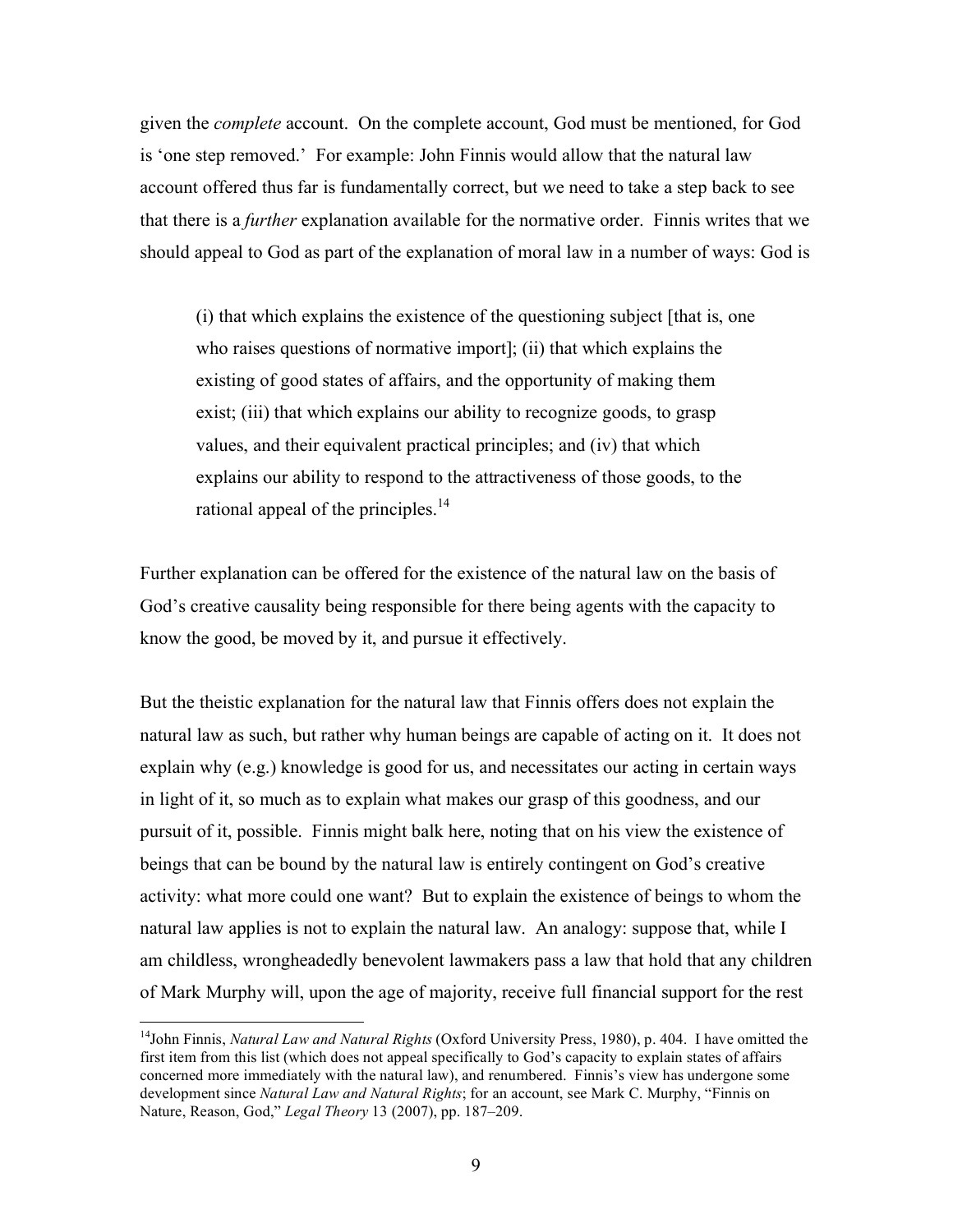of their days. I do not explain the existence of this law, not one little bit, by becoming the parent of children to whom this law applies. Without their existence, the law would be just as valid; it would simply not be what one might call 'operative' — it is not having any normative effect on legal actors. Similarly, to make God's role in natural law simply that of bringing into existence beings to whom that law applies would not do anything, not one little bit, toward giving God a role in explaining the validity of the moral law that binds us; it would explain only why the moral law is operative, having normative effects on moral agents.

Finnis's theistic explanation of moral norms is no explanation at all. We have seen no reason to suppose that there is a natural law account of morality that makes God central to the explanation. Perhaps we have a third option, suggested by the failure of the second: simply to deny that an account of moral norms that does not appeal to God is thereby deficient or defective from a theistic standpoint. Perhaps, one might say, these moral norms are just necessary truths, and necessary truths, being the sorts of things that could not be otherwise, do not need any explanation, theistic or not.

The first thing to say here is that it is just false that necessity means no explanation is possible or called for. There is an important distinction between things that have their necessity *through themselves* and those that have their necessity *through others*. For example: the Islamic philosopher Avicenna thought, wrongly but plausibly, that God necessarily creates. On this view, *there is a created world* is a necessary truth. But it is obviously an *explainable* truth, indeed, one that calls out for explanation. Avicenna provides the explanation by starting from what has its necessity through itself — that is, God $15$ 

The second thing to say here is that we should not forget our methodological startingpoint, the explanans-centered criteria. God's status as the first cause, the first explainer, of all that is militates in favor of an intimate role for God in explaining truths of the created world, whether necessary or contingent. The inadequacy of deism as an account

<sup>&</sup>lt;sup>15</sup>Avicenna, *The Metaphysics of the Healing*, first and sixth treatises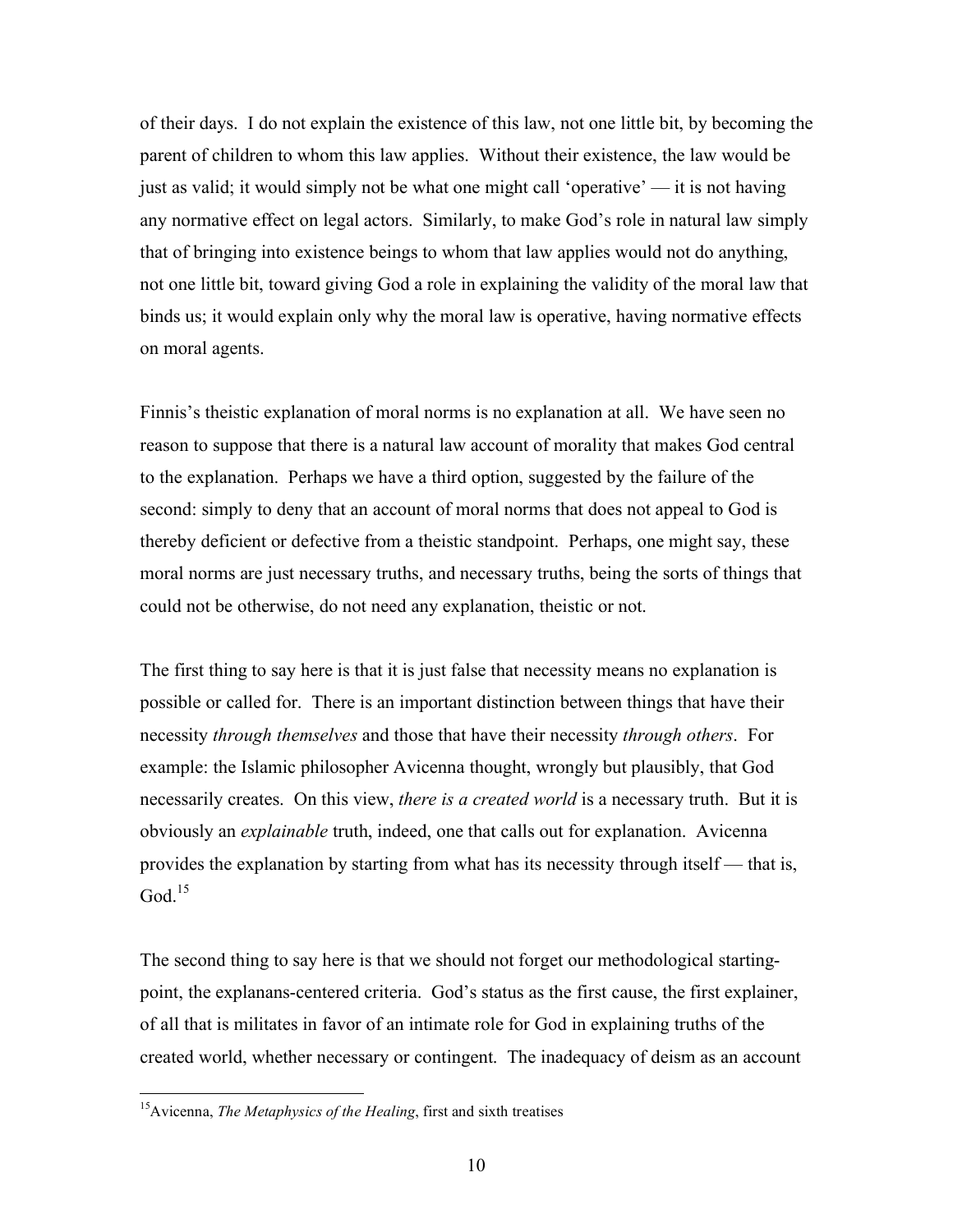of God's relationship to the natural order has as its principled rationale that God's status as first cause is not satisfied by God's performing an act of creation that bears only upon the first temporal slice of the universe — to be first cause, God's sovereignty must be extensive and ongoing. But there is no reason to suppose that the extent of God's explanatory involvement in the moral order is any less, or has any reason to be thought to be more limited, than God's explanatory involvement in the natural order. If there is a God, then God is first cause, source of all that exists distinct from God; God will be, so to speak, that in which we live and move and have our being.<sup>16</sup> But if there is a God, then God is also the first good; nothing is good, so to speak, but God alone.<sup>17</sup>

Here is where we may introduce the second view that continues to have some prominence within theistic ethics: theological voluntarism. Theological voluntarists explain moral requirements in terms of God's will, though they disagree among themselves with respect to how to characterize the act of will that is essential to the explaining of the moral requirement. Some appeal to divine intentions, others to desires, others to more generic divine willings; and some take it that what is essential is the willing itself and others some speech-act — say, commanding — with respect to which some acts of will are essential elements. Again, theological voluntarists differ among themselves on the relation between the divine willing and the moral requirement — whether it is constitutive, say, or causal. But what they agree on is that the divine will explains moral requirements in a way that is both *immediate* and *complete*. (As Philip Quinn summarized the view, the explanatory relationship between God's will and moral facts is total, exclusive, active, immediate, and necessary.<sup>18</sup>) The relevant act of divine will immediately brings about the moral requirement; it is not that the divine will brings about some third element that in turn explains the requirement's holding. The relevant act of divine will alone brings about the moral requirement: it does not cooperate with anything else in bringing into existence the requirement; there is no third thing that also has an immediate role in its explanation.

 <sup>16</sup> Acts 17:28.

 $17 \text{ Luke } 18:19.$ 

<sup>18</sup> Philip Quinn, "Divine Command Theory," in Hugh LaFollette, ed. *Guide to Ethical Theory* (Blackwell, 1999), pp. 54-55.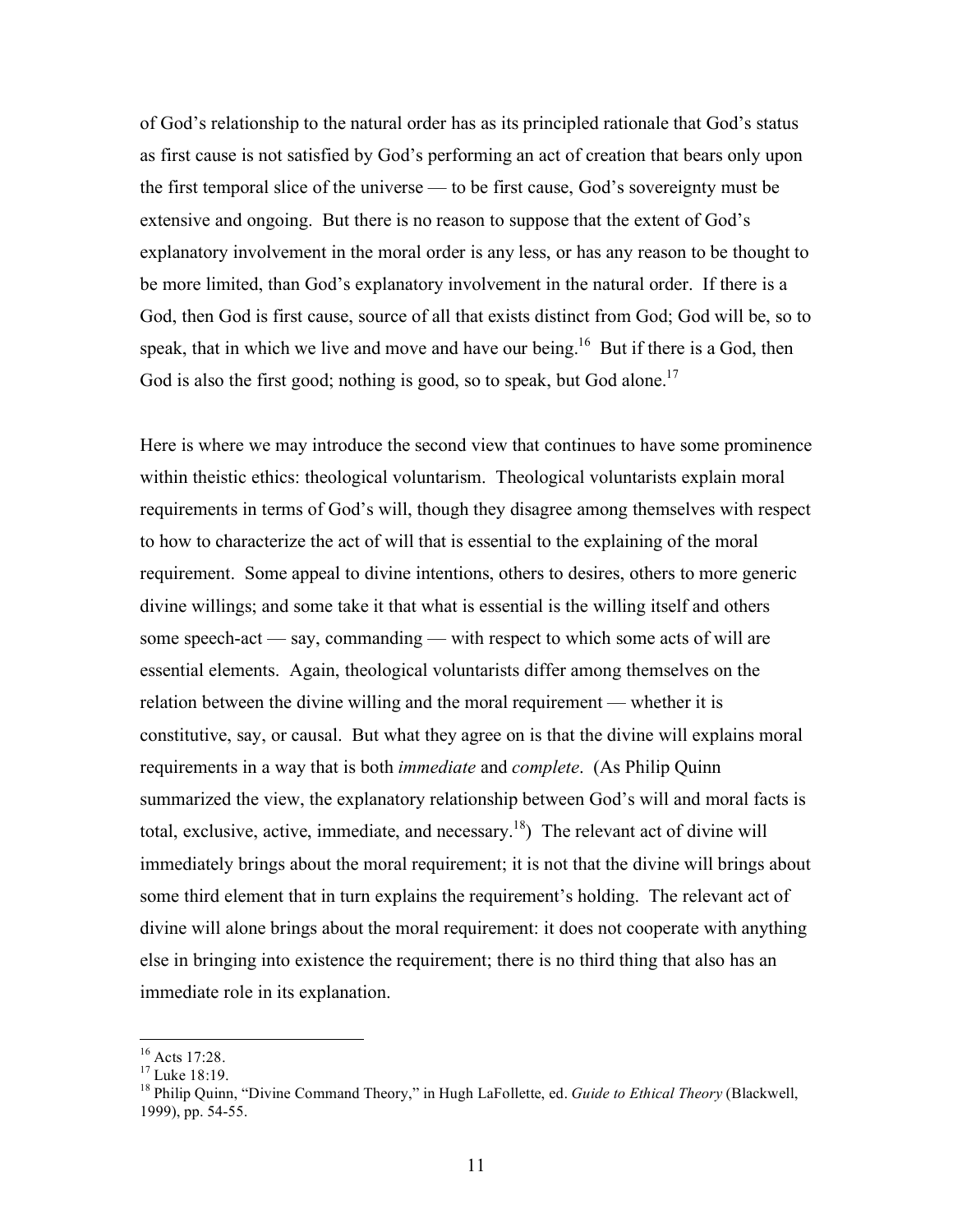Now, whatever else we say about theological voluntarism, we should first notice its cardinal virtue from an explanans-centered standpoint. It is *undeniably theocentric*. The story about moral norms must include reference to God. God is not pushed to the side, or given some background role. God is in the *center* of things. And this is where God must be, given God's character as ultimate explainer, and this stands in stark contrast to the position taken by the natural law view.

The central objections to this view are not explanans-centered but explanandum-centered. Here I want to press two concerns.

The first is the normative impotence of natural facts, at least in relation to human agents. (More on this qualification below.) Roughly put, a moral law expresses a relationship of moral necessitation between some set of natural facts and the performance of an action. That this is an action that one promised to perform morally necessitates one's performing that action; or, more colloquially, because one promises to perform, one must perform. But notice that on the theological voluntarist view, these natural facts don't do the necessitating — or, at least, they don't do it in any straightforward way. What does the necessitating is God's will, and God's will alone. This follows from the voluntarists' view that God's will is the immediate and complete active explanation of the action's being required. Perhaps that does not sting when we think about the natural facts involved in promising. But if we turn our attention to, say, a small child, and the good of the child's life, and the way that this being an innocent child's life seems to necessitate my refraining from harming the child, the sting intensifies. The voluntarist view closes off the good of the child's life from being the *wrongmaking* feature of the harming, relegating it simply to the *occasion* of wrongdoing.

The second is a dilemma regarding the necessity or contingency of moral law. A standard criticism of theological voluntarism is that because the moral law issues from God's will, and God's will is free, the moral law must be contingent; but it seems that we do not want to say that the moral law is contingent in that way. That this small child is

12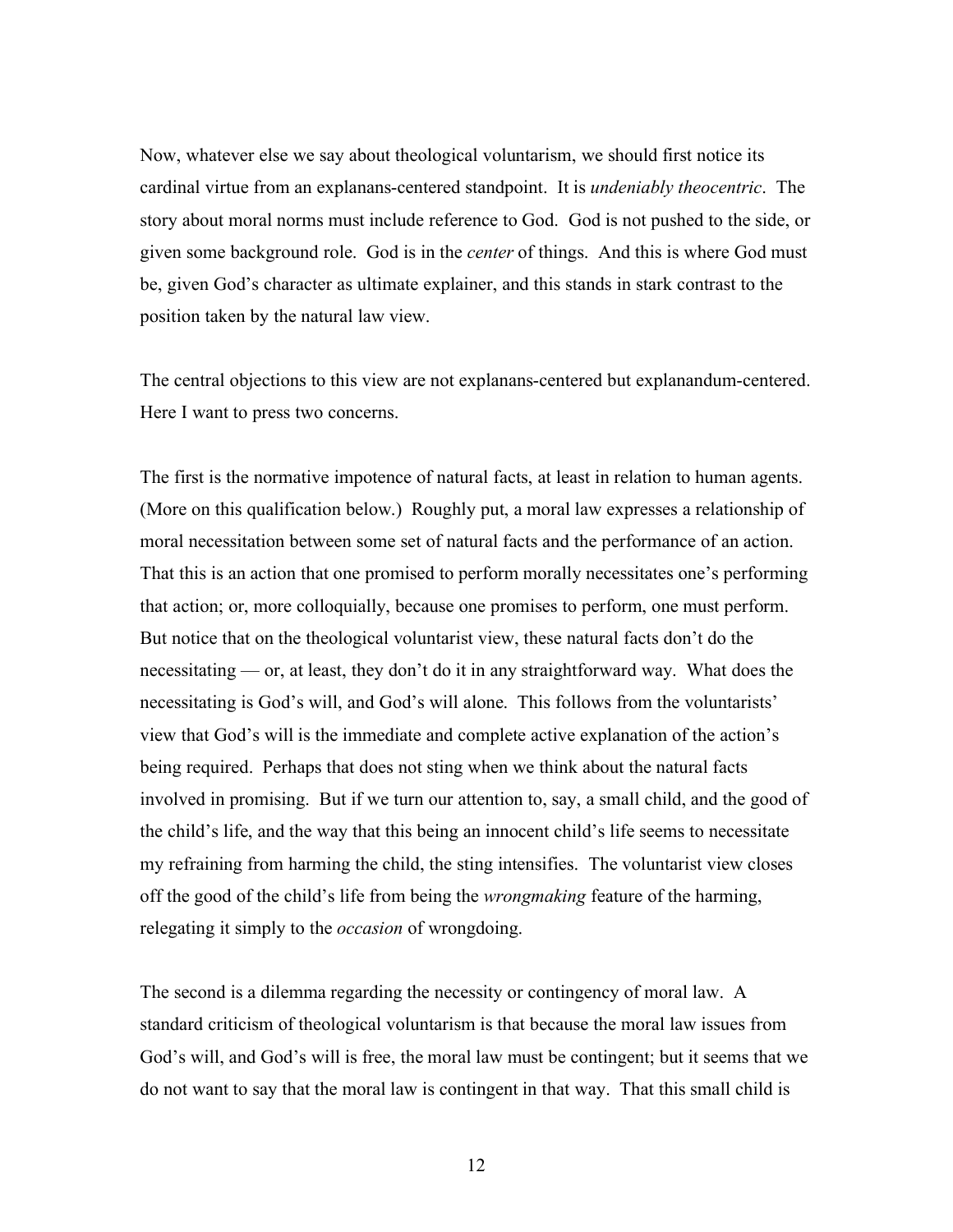innocent necessarily makes it case that I mustn't harm the child. A now standard response to this explanandum-centered challenge to the voluntarist view is that God necessarily fixes the moral law, or at least those aspects of the moral law the necessity of which we are confident of, in the way that God does. But this move enmeshes the voluntarist in paradox. For it looks all the world like these human interests have a normative power with respect to God that they are, on the voluntarist view, not supposed to have with respect to created moral agents. For, on this view, necessarily, the character of the human goods and the perfection of God's agency entails divine action of a certain kind. But, on the voluntarist view, it is not true that (abstracting from divine action), any created good and any perfection of created moral agency entails created moral agents' acting certain ways. The notion that while created nature morally necessitates God's action it does not morally necessitate human action is exceedingly unfitting.

My first point in this lecture was a methodological point: in thinking through God's role in the explanation of moral law, we should not fail to keep in mind explanans-centered considerations. My second point is substantive rather than methodological: it seems that, given theism, we have difficulties with both of the theories prominent within theistic thought. This natural law view founders for explanans-centered reasons — God becomes irrelevant to the explanation of moral law. The theological voluntarist view founders for explanandum-centered reasons: it fails to capture properly the features of the moral law we want captured, that concerning its necessity and content, and this due to the fact that it makes the divine explanation *too complete*, crowding out the sorts of natural facts that the natural law view is built around.

## **4.**

I have focused on some bad news: that theists should be dissatisfied with what is on offer for theistic explanations of moral law. Let me now turn to the good news, the third and final point: *that this problem has been thought through before* — or, at least, that a problem so similar to it has been thought through that we can turn to its discussion for guidance. (When I say that it has been thought through, I do not mean that resolution has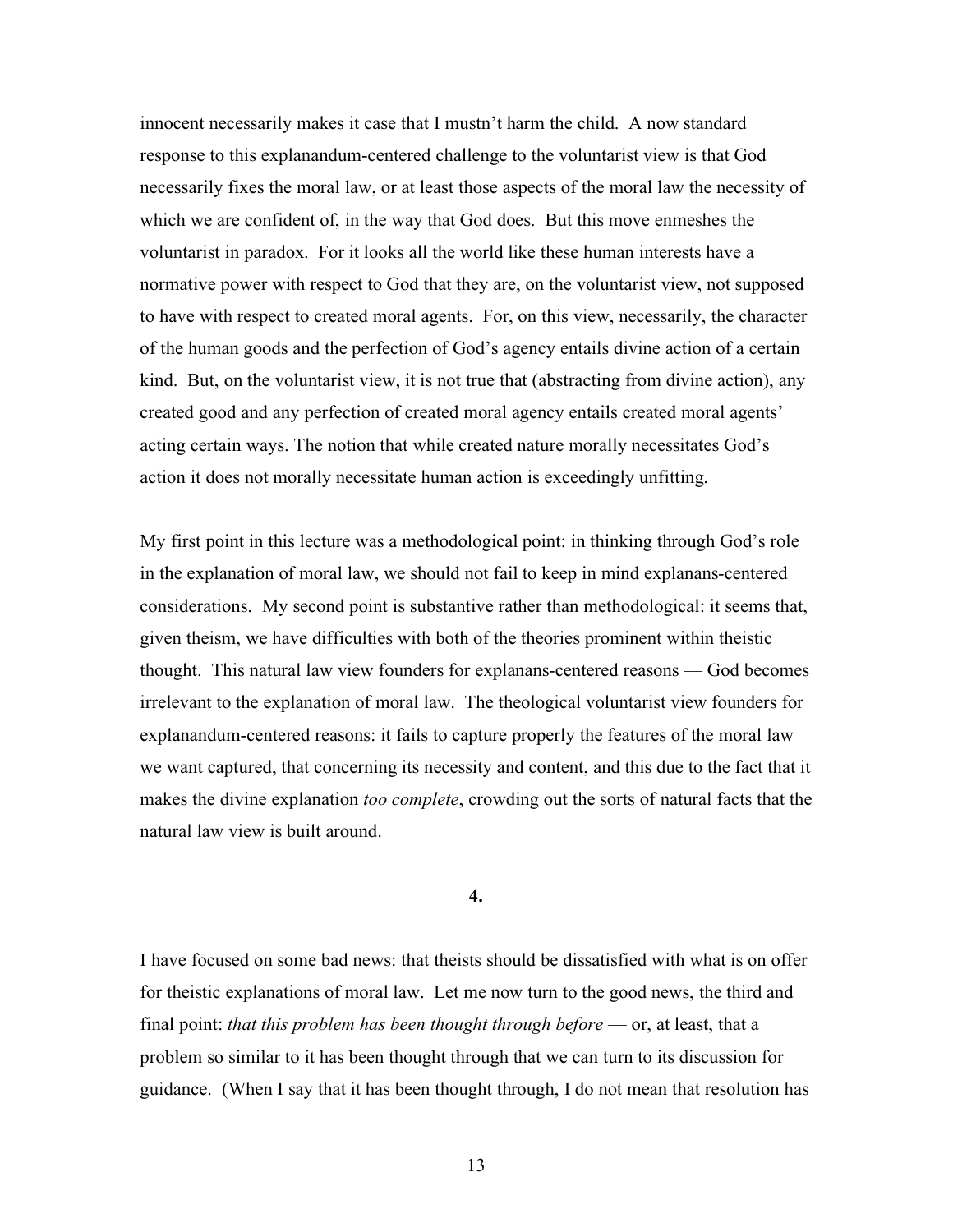been achieved; but we do have a much clearer picture of what the options are, and how they might be developed, than we have here in the case of moral law.)

This similar problem is that of the relationship between God and the *laws of nature* that is, those laws express regularities and perhaps even governing relationships in the *natural* order. So let me describe a couple of theories of God's relationship to the laws of nature, and let's see if they don't have a familiar ring.

Here is one view on the relationship between God and the holding of the laws of nature, a view that has been called 'mere conservationism.' On the mere conservationist view, God's explaining events in the natural order is (typically<sup>19</sup>) neither immediate nor total, for there are natural agents that have their own proper power to bring about effects in the natural order. God's role is that of bringing into and conserving in existence those natural agents; given the kind to which those natural agents belong, it follows that they will bring about certain determinate effects under certain determinate conditions, for it belongs to the kind to exercise a determinate range of causal powers. In this sense God is the first cause of every event in the natural order: God is the mediate cause of every effect. It is this complete dependence on God by creatures for their existence and agency that is supposed to meet the theist's need for an account of God's relationship to nature that preserves God's sovereignty over it.

But it does not sound to me at all like God explains the laws of nature on this view. If God's role with respect to the laws of nature is simply that of bringing into and conserving in existence beings with the relevant natures, then what we have explained is not the laws of nature but why these laws of nature are operative, or effective. And that is a very different explanandum.

<sup>&</sup>lt;sup>19</sup>Except, of course, for miraculous events.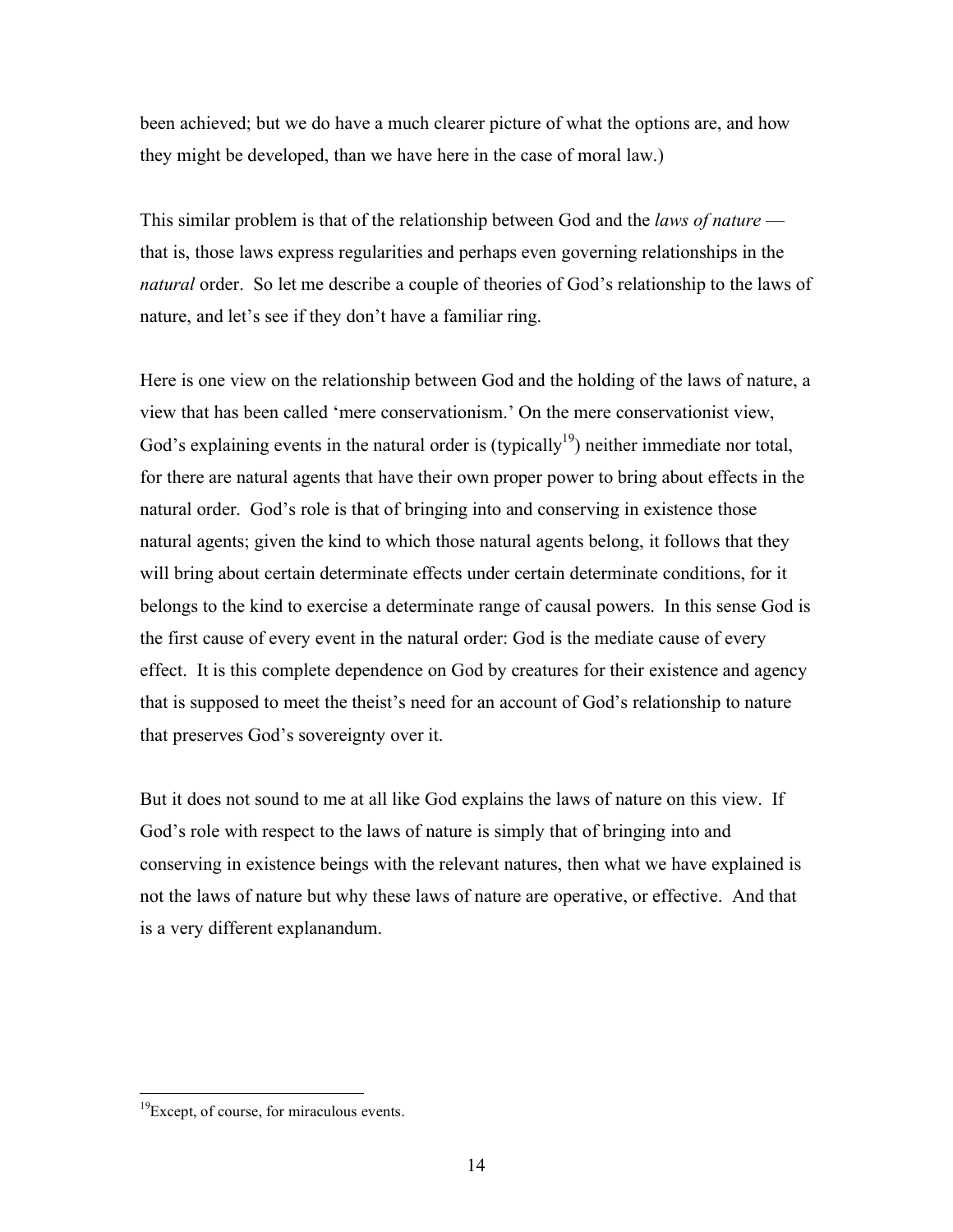Here is a rival view of God's relationship to the natural order: *occasionalism*. According to this view, every event in the natural order<sup>20</sup> has God as its immediate and total active cause: *immediate*, because there are no natural agents as intermediaries between God's will and the occurrence of the event; and *total active*, because there are no natural agents that make any active causal contribution to the event's occurrence. While some entities in the natural order might appear to exercise causal agency (the fire appears to actively cause cotton to burn), this is mere appearance. There is no true causal efficacy in nature; apparent causal efficacy is but 'occasional' causation, labelled as such because the presence of such 'causes' is merely the *occasion* for God's actively causing a state of affairs to obtain (the presence of the fire near cotton is an occasion for God's willing the cotton to burn). Regularities in nature that are commonly attributed to intercreature efficient causation are really nothing but manifestations of God's "abiding intention to act in certain fixed ways."<sup>21</sup>

I hope that these views sound familiar. Mere conservationist accounts of God's relationship to the natural order are, making the relevant substitutions, the standard natural law account of God's relationship to the moral order. And occasionalist accounts of God's relationship to the natural order are, making the relevant substitutions, theological voluntarist accounts of God's relationship to the moral order. Their strengths and weaknesses are, unsurprisingly, similar as well. Mere conservationism shares with natural law theory the strength of according a central explanatory role to creaturely natures and the weakness of shutting God out of any significant role in explaining the laws in which those creatures are implicated. Occasionalism shares with theological

 $20$ Except, perhaps, the free actions of rational beings — occasionalists have strong reason to want to exempt rational beings from the occasionalist thesis, for otherwise God is the agent of sinful action — though I confess that I can't see a principled occasionalist rationale for making this sort of exception. That is different from seeing the principled occasionalist rationale for *wanting* to make this sort of exception.<br><sup>21</sup>Alfred Freddoso, "Medieval Aristotelianism and the Case against Secondary Causation in Nature," in *Divine and Human Action*, ed. Thomas V. Morris (Cornell University Press, 1988), pp. 74-118, p. 103. (I am heavily indebted to Freddoso's work on rival views of God's activity in nature. I have also benefited very much from the careful dissertation work of Louis Mancha, *Concurrentism: A Philosophical Explanation* (Purdue University, 2003).) As John Foster emphasizes in *The Divine Lawmaker* (Oxford University Press, 2004), it is important that, if God's causal contribution is to support the view that it is a law that fire burns cotton, it must be that God intends this *as a regularity*: it must not simply be true that, for each instance of cotton's being placed in fire, God wills that the cotton burn; it must be that God wills that, if the cotton is placed in the fire, then the cotton burns. Otherwise the bearing of the divine willing on the case will not validate the status of *fire burns cotton* as a law of nature as opposed to a mere regularity.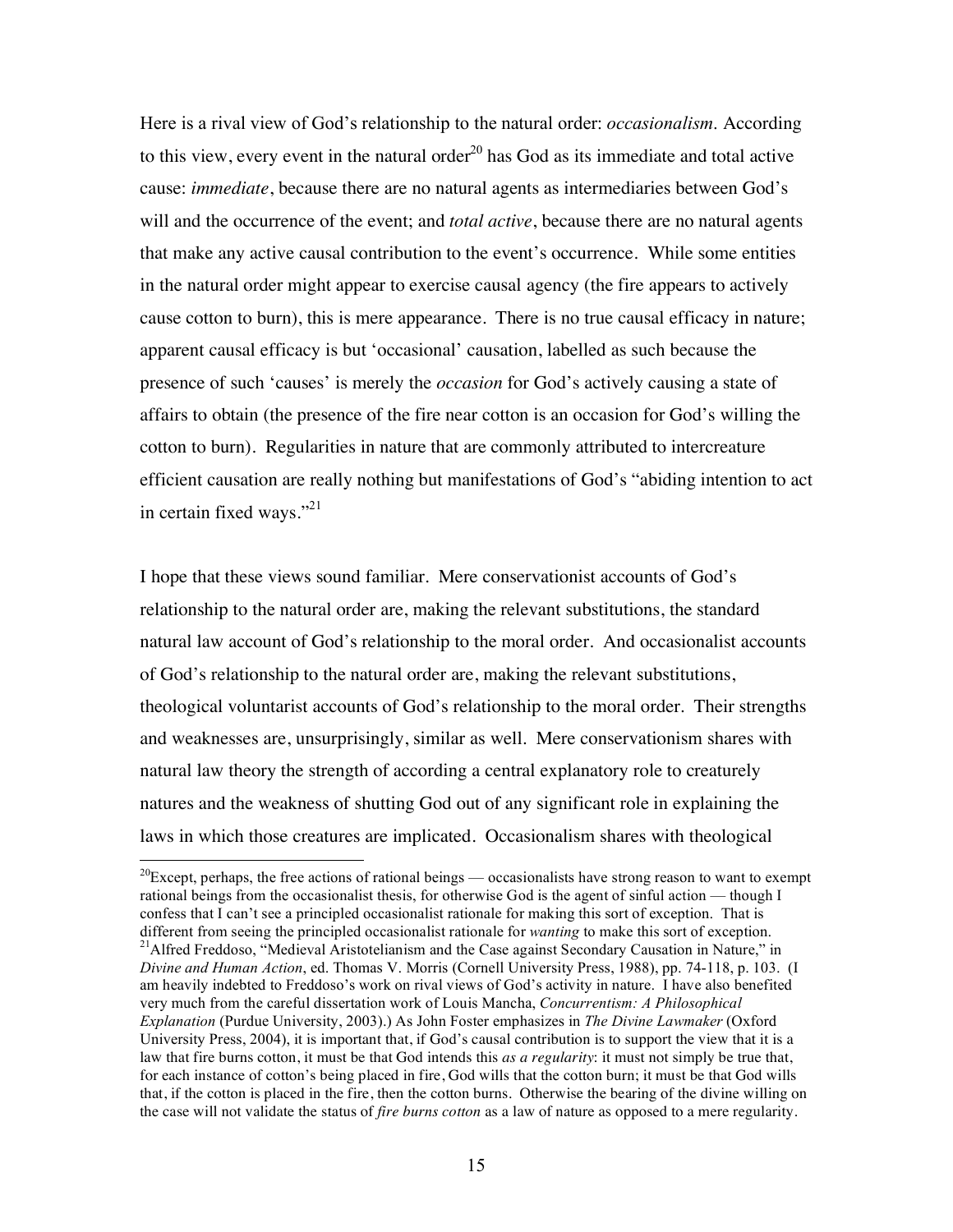voluntarism the strength of being unquestionably theocentric and the weakness of denying any power, causal or moral, to creaturely natures.

But here is one way in which the discussion of the relationship between God and the laws of nature is much further advanced than the discussion of the relationship between God and the moral law. For we have in the discussion of the relationship between God and the laws of nature a well-worked-out third view that claims to be able to capture the immediate presence of divine action in every causal transaction that occurs in nature but without precluding a genuine, ineliminable role for creaturely natures in those transactions. The occasionalist says that God's role in necessitating events in the natural order is *immediate* and *complete*. The mere conservationist says that God's role is *incomplete* because *mediated*, with the result that the transactions between creatures are entirely between those creatures; what happens between the fire and the cotton is between the fire and cotton, and divine action is not implicated in that transaction. So here are the guiding ideas. First, that the explanans-centered considerations do not require completeness of divine explanation, only immediacy; for God to be involved in *every* causal transaction in the natural order does not require God's being *solely responsible* for every such transaction. And, second, happenings in the natural order can result *immediately* from *both* divine and creaturely contributions. So there is a hope to meet the objection to mere conservationism that it makes God explanatorily superfluous and the objection to occasionalism that it makes creaturely natures explanatorily superfluous.

The view is called *concurrentism*, and it is disputed among concurrentists how, in formulating the position, to best characterize the respective contributions of God and creatures. I don't confess to understanding well the various benefits and burdens of taking on one or another of these formulations. (I am, after all, but a poor moral philosopher, gleaning the remainders from the exalted fields of the metaphysicians.) Put broadly, with regard to each natural effect, God's contribution to the bringing about of that effect is 'general' or 'universal' while the creature's contribution is 'specific' or 'particular.' To each effect (and here I'm taking a stand that would be rejected by some concurrentists) God contributes general, undifferentiated power, while the creaturely

16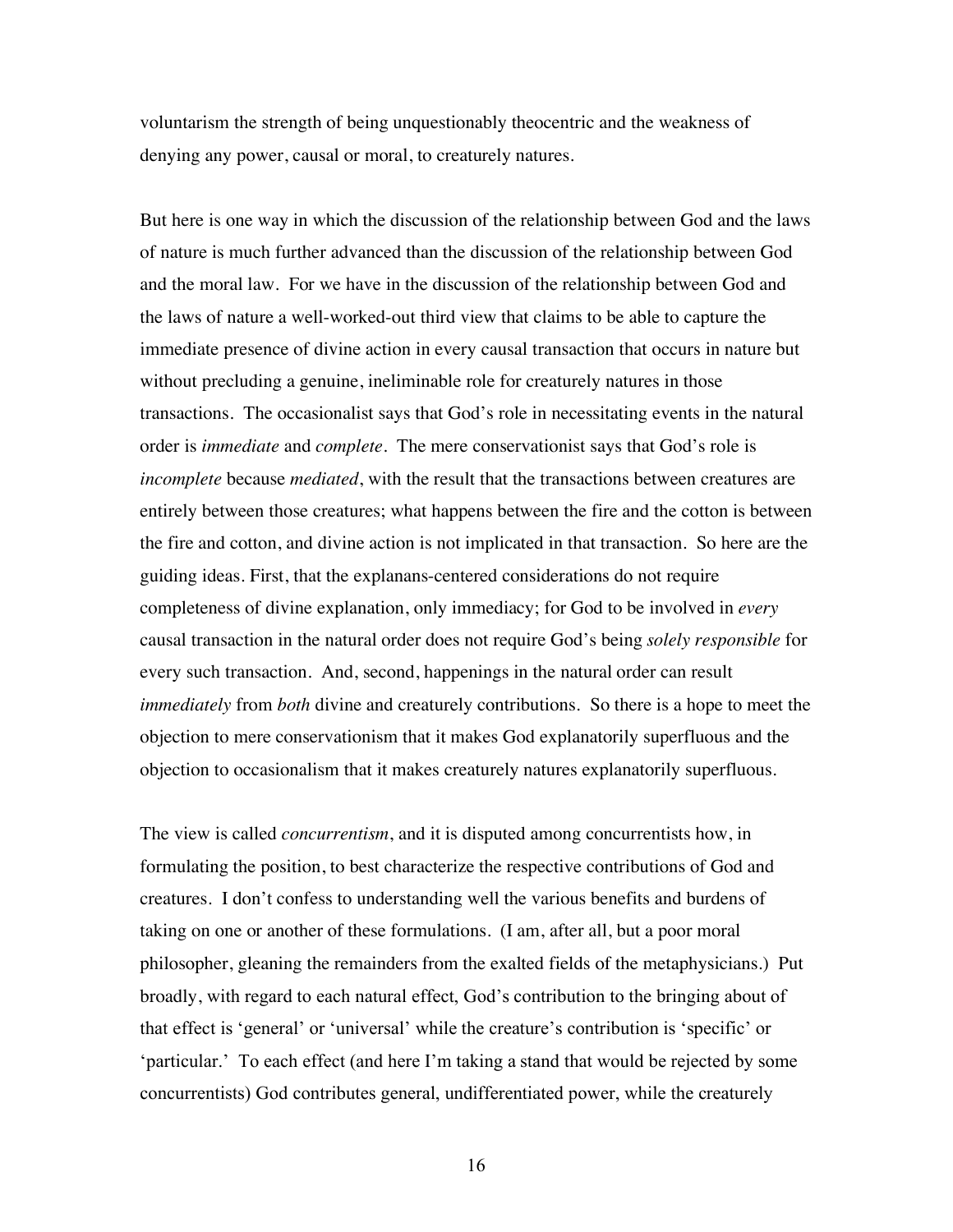agent contributes the specific way that this power will affect other objects. As Aquinas puts it, creaturely causes are "like particularizers and determinants of the primary agent's [that is, God's] action."<sup>22</sup>

Consider the following analogy. Think of an overhead projector, on whose surface is placed a clear plastic sheet on which a variety of colored shapes have been drawn. When the overhead projector is turned on, there will appear on the wall a number of images: a red triangle, a blue square, a green octagon, etc. We might refer to both the overhead and the ink shapes in even the most immediate explanation of the presence of the images on the wall: the overhead projector's contribution is to produce the light that beamed the images, and the ink shapes determined (along with the nature of the wall) the particular images that would appear on the wall. This case seems to be a close analogy to the concurrentist view of how God and creatures cooperate in causation within the natural order that I have described. Just as the overhead is a generic cause in virtue of its producing an undifferentiated beam of light, God is the general cause of all events in the natural order; and just as the particular ink shapes on the transparency determine the particular effects that would result, the natures of individual creatures determine what particular effects will be produced by them. $^{23}$ 

So how, then, does concurrentism give an account of the laws of nature, and God's role with respect to them? Well, look: the specific effects that creatures can cause *is* determined by the nature of those creatures. It is just false to say that the creatures make no real difference to the effects that are brought about, just as would be just false to say that the color and shape of the ink figures on the transparency sheet make no real difference to what is projected on the screen. But if we want to say that *fire burns cotton* is a law of nature, we should be careful about we formulate this view, and make some distinctions with respect to it. It is a law of nature in that given God's ordinary concurrence, God's ordinary contribution to the natural order, fire burns the cotton. We could call these 'ordinary worlds': in ordinary worlds, *being placed in fire* and *being* 

<sup>&</sup>lt;sup>22</sup>Aquinas, *Summa Contra Gentiles*, III, 66, [6].<br><sup>23</sup>Free agents differ from other natural agents in that their natures do not specify a determinate set of effects.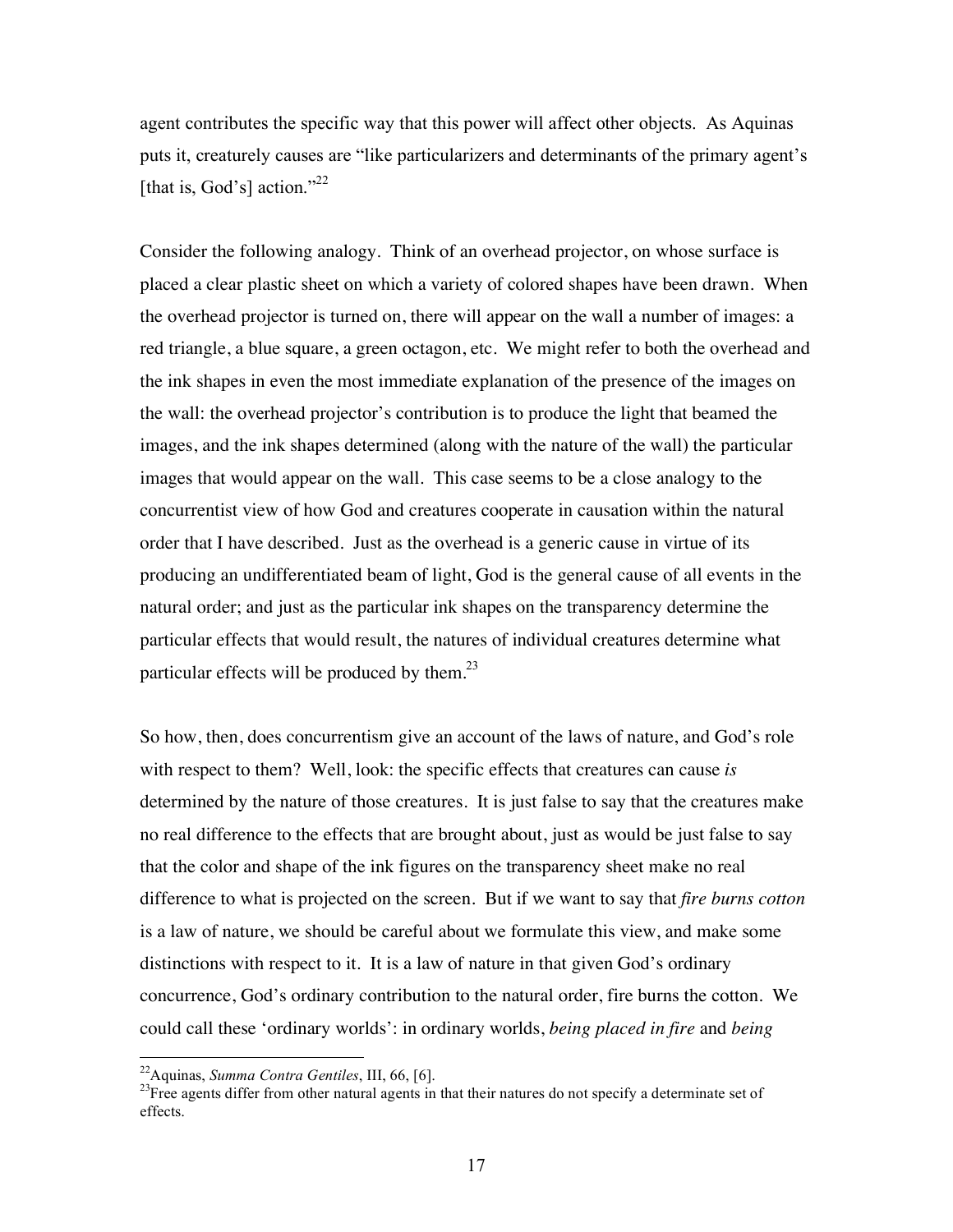*cotton* necessitates *being burned*. But because God's contribution to this sort of causation is free, God might choose to withhold God's contribution in extraordinary worlds, and in those worlds flame might fail to burn the cotton — much less Shadrach, Meschach, and Abednego.

I have described this debate about God's relationship to the natural order in a way that obviously brings out my attraction to the concurrentist view. Take it for no more than it is worth. My attraction to it is for what the concurrentist view promises — an account of the natural order in which no real transaction is just between creatures, for God is always present and active in each transaction, but yet the creatures are not idle, for they genuinely make a difference to how those transactions go. It is not an attraction to it based on a reliable confidence that the details of how concurrence is to be characterized have been or will be delivered. That debate is still going on.

But of course my primary concern here is not with the natural order but the moral order, and the question there is: can we describe an analog of the concurrentist view for ethics, on which there is neither the distancing of God present in standard natural law theory nor the stripping of creaturely difference-making present in theological voluntarism?

Is there, then, a normative analog to concurrentism? On the concurrentist view, God concurs with creatures with respect to their efficient causality, where God contributes to creaturely causation in a general way and the creature in a specific way. If one were to offer a normative concurrentism, one would not emphasize God as first, and general, *efficient* cause, but rather as first, and general, *final* cause — as the Good, what is ultimately and finally worth pursuing and having. It is not unnatural to think of particular goods as distinct, partial, diverse exemplifications of goodness, different guises under which the good can appear. But if nothing is good but God alone, if God is alone good without qualification, we can see all of the distinct and incommensurable goods that demand a response as participations in the divine goodness; indeed, they demand a response — they morally necessitate our action — just because they are participations in the divine goodness. What makes them distinct is the particular nature of that good. Just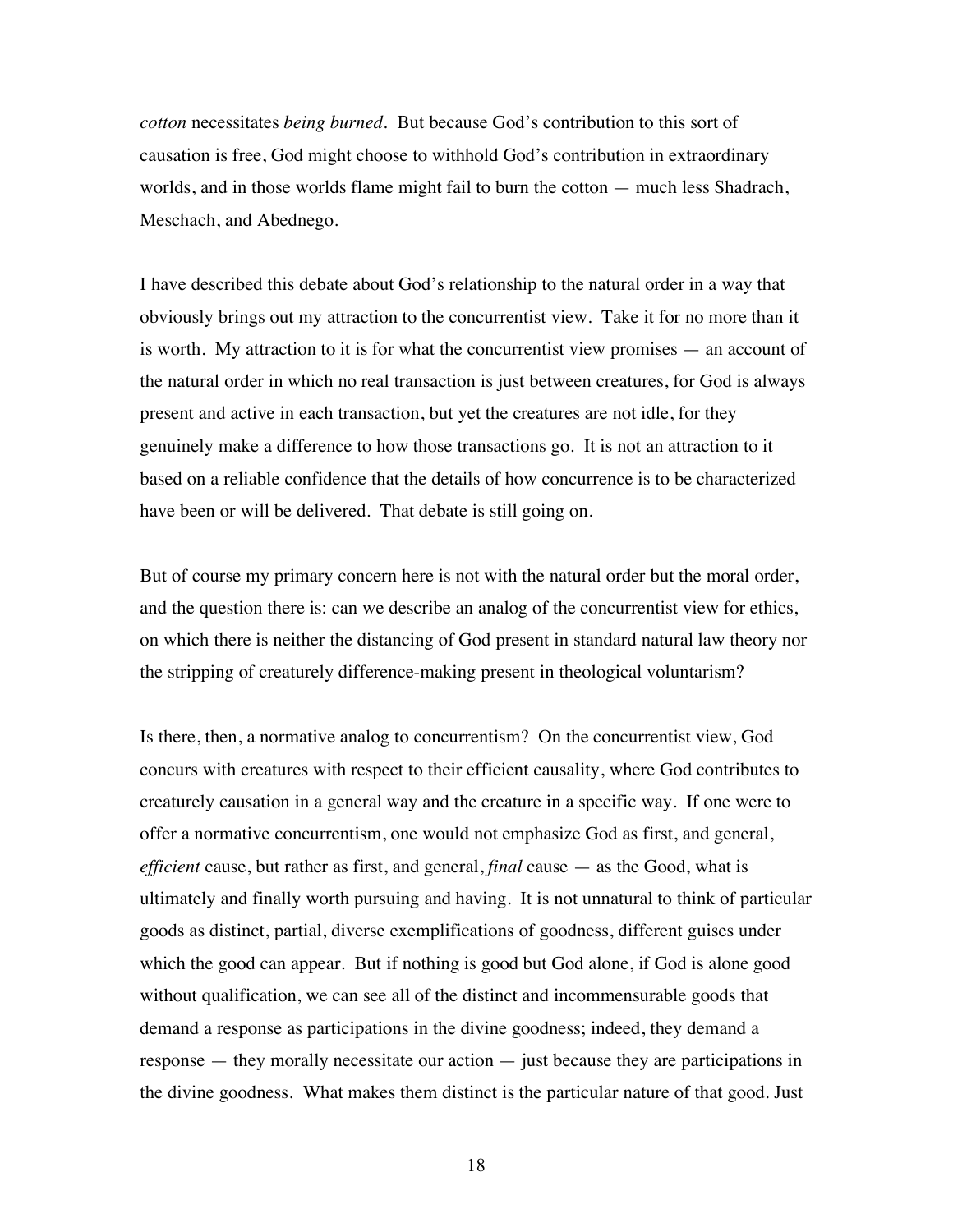as on concurrentism all natural necessitation is the push of divine power specified by the nature of the creaturely causal agent, on moral concurrentism all moral necessity is the pull of divine goodness specified by the nature of creatures involved. Above we saw that on Aquinas's concurrentism, the natural order involves both God as universal efficient cause and creatures as "particularizers and determinants";  $^{24}$  what necessitates an effect in the natural order is this cooperation between God as general efficient cause and the particularities of the creaturely nature. Aquinas also writes that all creatures have God as their end, but that the manner in which they enjoy that good is diversified by their diverse natures; $25$  what necessitates action in the moral order is this cooperation between God as general final cause and the particularities of the creaturely nature.

So natural law theory is correct to claim that the goods that fulfill human persons specify the moral requirements that bind us. That your good includes life explains why I must not kill or assault you; that it includes knowledge explains why I must not lie to you; and so forth. But that your good normatively necessitates a certain response from me does not mean that this normative transaction is entirely between us. For your good simply is a participation in the divine goodness, and those particular sorts of participation in the divine goodness that require from me responses of promotion and respect are fixed by the kind of being that you are. And theological voluntarism is correct that no normative necessitation occurs without divine involvement. But that divine involvement need not be an act of divine will, but rather the participation in the divine goodness in which all human goodness consists.

I have played up the analogies between concurrentism as regards the natural order and concurrentism as regards the moral order, but let me close with an important disanalogy, one that I think bolsters the case for moral concurrentism rather than undermines it. Concurrence in the natural order is a matter of the cooperation of the divine will in creaturely efficient causation, and exercises of the divine will are free, and with respect to the natural order, contingent. Thus we have to be very careful in characterizing the laws

<sup>24</sup>*Summa Contra Gentiles*, III, 66, [6]. <sup>25</sup>*Summa Theologiae* IaIIae 1, 8.